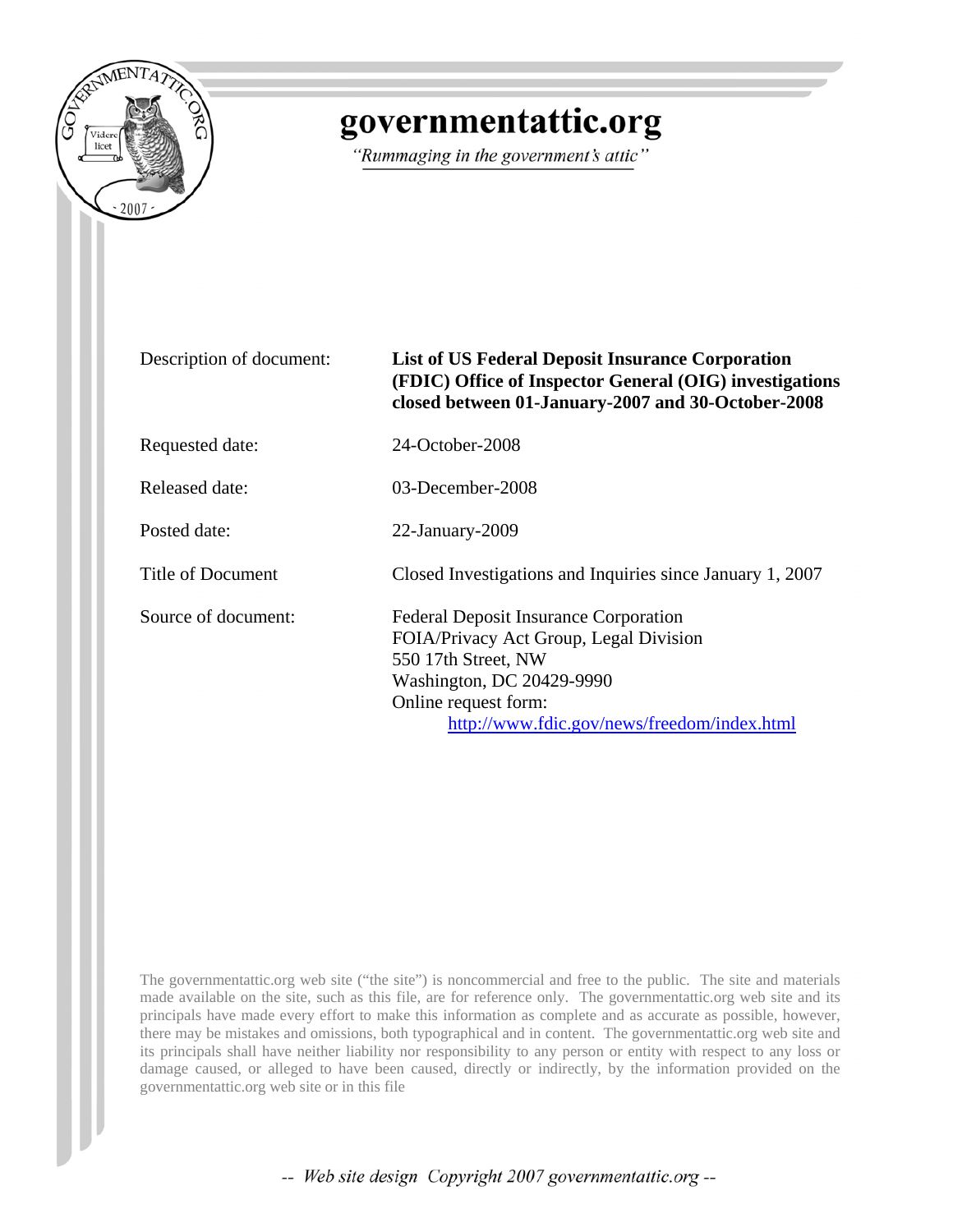December 3, 2008

RE: FOIA Request No. 08-0768

This is in response to your letter of October 24, 2008, in which you sought a printout of closed Office of Inspector General (OIG) investigations since January 1, 2007 (or October 1, 2007 if easier), to include as many fields as possible. After receiving your request, OIG forwarded it to the Federal Deposit Insurance Corporation's Freedom of Information Act/Privacy Act Group (FOIA/PA), for formal assignment to OIG. Formal assignment occurred on November 6.

Based on the recent email communications between you and Mr. Jerry Sussman of the FOIA/PA Group, we are interpreting your request to be for the segregable portions of the database of closed investigations for the requested period of time—we chose the January 1, 2007 alternative mentioned in your letter and used November 6, 2008 as the cutoff date--with personal identities and the names of financial institutions redacted. Where OIG has publicly disclosed the names of individuals or banks included in the title of an investigation appearing in the database, we will release that information to you.

Enclosed you will find the information you requested, consisting of 5 pages, subject to the redactions discussed above. I do not believe that FOIA charges will apply to this request. If you have any questions about this response, please direct them to Mr. Jerry Sussman of the FOIA/PA Group at (202) 898-6904.

Sincerely,

Nelsee

Christian A. Gieseler Associate Counsel to the Inspector General

Enclosure

Cc: Fred Fisch/Jerry Sussman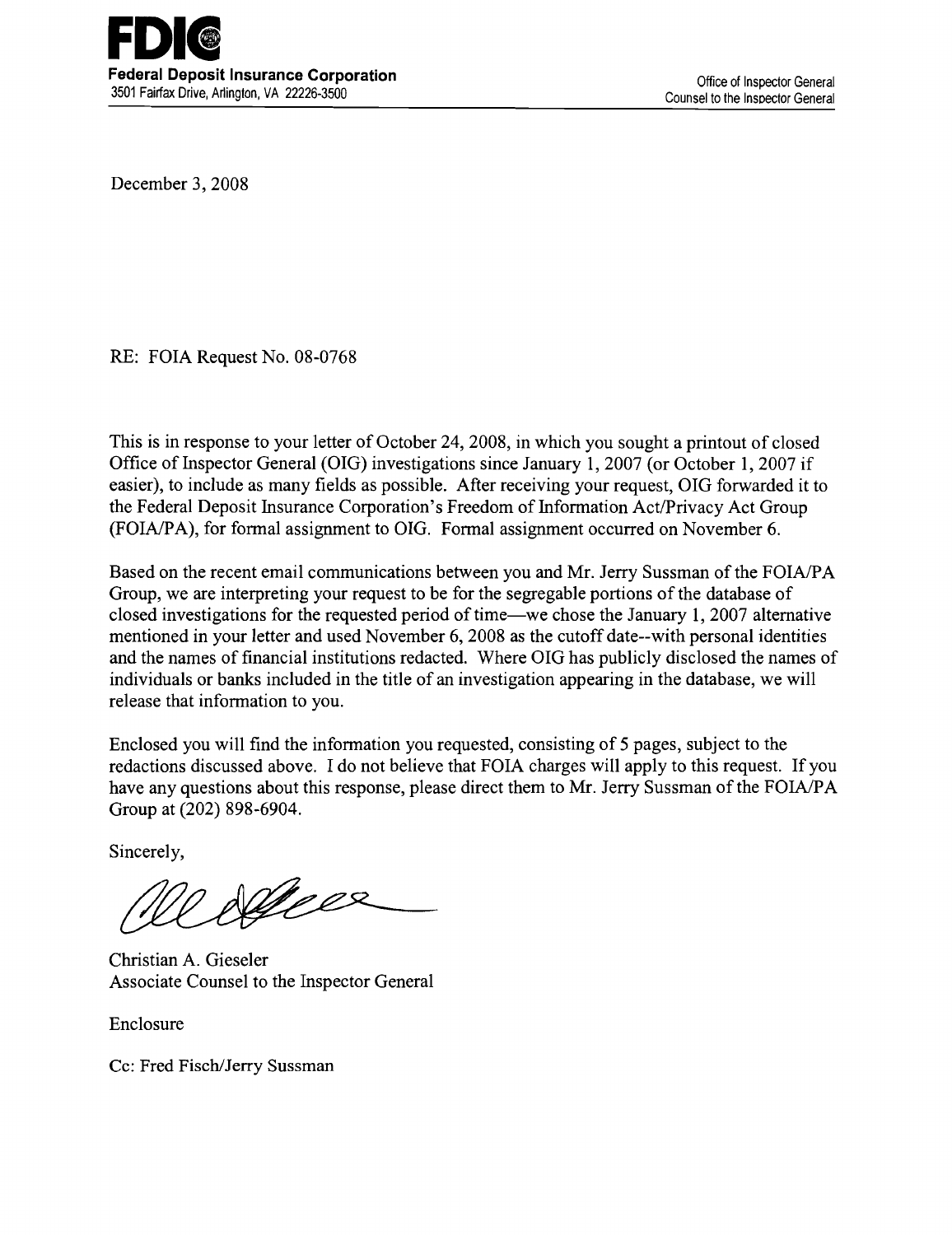$\mathcal{L}$ 

 $\overline{a}$ 

| File #               | <b>File Status</b>        | <b>Status Date</b>  | File Title                                                                                                | Victim.               | <b>Program/Activity</b>       | <b>Principal Subject Type</b>  |
|----------------------|---------------------------|---------------------|-----------------------------------------------------------------------------------------------------------|-----------------------|-------------------------------|--------------------------------|
| A201-005             | Invest Closed             | 18-Aug-08:V         | $\boldsymbol{\varkappa}$<br>U<br>oncealment of Assets to Avoid Payment of Restitution.                    | ∶Closed Bank/Thrift   | <b>Restitution Collection</b> | Debtor                         |
| A205-015             | : Invest. Closed          |                     | $\frac{2}{7}$<br>Former Loan Officer,<br>11-Jan-08: Columbus, AL, Misuse of Position, Loan Fraud          | Open Bank/Thrift      | Bank/Thrift Operations        | Bank/Thrift Employee/Official  |
| A205-016             | Invest Closed             | 28-Dec-07:f         | *<br>Maytemar Corporation - Money Laundering and Bank Fraud                                               | Open Bank/Thrift      | <b>Bank/Thrift Operations</b> | Bank/Thrift Customer:          |
| A205-023             | Invest Closed             |                     | Customer of<br>><br>13-Aug-08 Alleged Structuring                                                         | Open Bank/Thrift      | Bank/Thrift Operations        | Other                          |
| A205-024             | Invest Closed             | 27-Jun-08: Fraud    | <b><i>Customer</i></b><br>Alleged Bank                                                                    | Open Bank/Thrift      | <b>Bank/Thrift Operations</b> | Bank/Thrift Customer           |
| A206-001             | Invest Closed             | 29-Feb-08:7         | - Alleged Concealment of Assets                                                                           | Closed Bank/Thrift    | Restitution Collection        | Debtor                         |
| A206-004             | Invest Closed             | 01-May-08:          | ş<br>Bank Customer,<br><b>X</b> undering                                                                  | Open Bank/Thrift      | Bank/Thrift Operations        | Bank/Thrift Customer           |
| A206-005             | Invest Closed             |                     | ۶<br>former Telle<br><b>\; Alleged</b><br>16-Jul-08:Embezzlement                                          | Open Bank/Thrift      | Bank/Thrift Operations        | Bank/Thrift Employee/Official  |
| A206-008             | Invest Closed             |                     | ≻<br>Cash Now Corporation, Ft. Lauderdale, FL, Alleged<br>30-Oct-08: False FDIC Affiliation               | Other FDIC Operations | Other FDIC Operations         | ∶Other                         |
| A206-010             | : Invest. Closed          | 26-Nov-07           | Alleged General Fraud<br>/.Custome                                                                        | Open Bank/Thrift      | <b>Bank/Thrift Operations</b> | Bank/Thrift Customer           |
| A207-020             | : Invest. Closed          |                     | ∗<br>4<br><b>Richmond, VA</b><br>Former Branch President,<br>17-Mar-06:Bank Fraud                         | Open Bank/Thrift      | Bank/Thrift Operations        | Bank/Thrift Customer           |
| C202-003             | Invest Closed             |                     | ✕<br>ヶ<br>21-Feb-08: Dark Fraud and Failed Bank                                                           | Closed Bank/Thrift    | <b>Bank/Thrift Operations</b> | Bank/Thrift Employee/Official  |
| C203-026             | : Invest. Closed          | 11-Sep-08           | ۶<br>eged Bank Fraud                                                                                      | Open Bank/Thrift      | Bank/Thrift Operations        | Bank/Thrift Employee/Official  |
| C206-050             | Invest Closed             |                     | ۶<br>Jank Vice Preside<br>, Fraudulent<br>19-Dec-07: Loan Activity                                        | Open Bank/Thrift      | Bank/Thrift Operations        | Bank/Thrift Employee/Official  |
| C207-015             | Invest Closed             |                     | ↞<br>Former Loan Operations Officer<br>03-Jan-08:Co.; Embezzlement                                        | Open Bank/Thrift      | Bank/Thrift Operations        | Bank/Thrift Employee/Official  |
| C207-030             | Invest, Closed            | 29-Jan-08:1         | ×<br>Alleged Bank Fraud                                                                                   | Open Bank/Thrift      | <b>Bank/Thrift Operations</b> | Bank/Thrift Employee/Official  |
| C208-006             | Inquiry Closed            |                     | S<br>(Victim);<br>Unknown Subjects;<br>02-Apr-08 Impersonation of FDIC Employees                          | Open Bank/Thrift      | Bank/Thrift Operations        | :Other                         |
|                      | D198-015 : Invest. Closed |                     | 09-Nov-07: Edward P. Mattar, III; T. Alan Boyd; BestBank; Fraudulent banking activity                     | Closed Bank/Thrift    | Bank/Thrift Operations        | Bank/Thrift Employee/Official  |
| D202-001             | Invest Closed             |                     | Investment Corporation of America, d/b/a Homes of<br>09-Oct-07: America; Bank FraudCash Investments. Inc. | Open Bank/Thrift      | <b>Bank/Thrift Operations</b> | Bank/Thrift Employee/Official  |
| D204-008             | Invest Closed             | 02-Jul-08           | ÷.<br><b>Jeged Concealment of Assets</b>                                                                  | Closed Bank/Thrift    | <b>Restitution Collection</b> | Debtor                         |
| D204-046             | Invest, Closed            | 08-Nov-07; Fraud    | Vernon Cooks, Jr., Fremont Investment and Loan (victim bank); Mortgage                                    | Open Bank/Thrift.     | <b>Bank/Thrift Operations</b> | :Other                         |
| D205-003             | Invest. Closed            | 03-Sep-08:          | Ģ<br><br>Potential Bank Fraud                                                                             | Open Bank/Thrift      | Bank/Thrift Operations        | Bank/Thrift Employee/Official  |
| D205-031             | Invest Closed             | 08-Feb-08:(         | ー<br>デ<br>Mieged Embezzlement by Bank Officer                                                             | Open Bank/Thrift      | <b>Bank/Thrift Operations</b> | Bank/Thrift Employee/Official  |
| D205-037             | : Invest. Closed          | 12-Feb-08:          | i; Bank Fraud                                                                                             | Open Bank/Thrift      | Bank/Thrift Operations        | Bank/Thrift Employee/Official  |
| D205-043             | Invest Closed             |                     | 7<br>former Loan Officer<br>03-Jul-08: Alleged Loan Fraud                                                 | Open Bank/Thrift      | Bank/Thrift Operations        | Bank/Thrift Customer           |
| D206-010             | : Invest. Closed          | 15-Oct-07:C         | Alleged Bank Fraud                                                                                        | Open Bank/Thrift      | <b>Bank/Thrift Operations</b> | Bank/Thrift Employee/Official  |
| D206-016             | Invest. Closed            |                     | -÷€<br>New Mexico;<br>κ<br>15-Oct-07: Employee Embezziement                                               | Open Bank/Thrift      | Bank/Thrift Operations        | Bank/Thrift Employee/Official  |
| D <sub>206-035</sub> | Invest. Closed            | 09-Oct-07: Position | 7<br>π<br>Bank Fraud and Misuse of:                                                                       | Open Bank/Thrift      | <b>Bank/Thrift Operations</b> | Bank/Thrift Employee/Official  |
| D206-046             | Invest. Closed            |                     | ÷<br>Houston, TX; Alleged Bank Fraud and Misuse<br>12-Feb-08:or Position                                  | Open Bank/Thrift      | <b>Bank/Thrift Operations</b> | Bank/Thrift Employee/Official  |
| D207-009             | Invest Closed             |                     | Alleged Bank Fraud, Money<br>03-Sep-08:Laundering, Wire Fraud & Mail Fraud                                | Open Bank/Thrift      | Bank/Thrift Operations        | :Bank/Thrift Employee/Official |
|                      |                           |                     |                                                                                                           |                       |                               |                                |

X = identity of endividual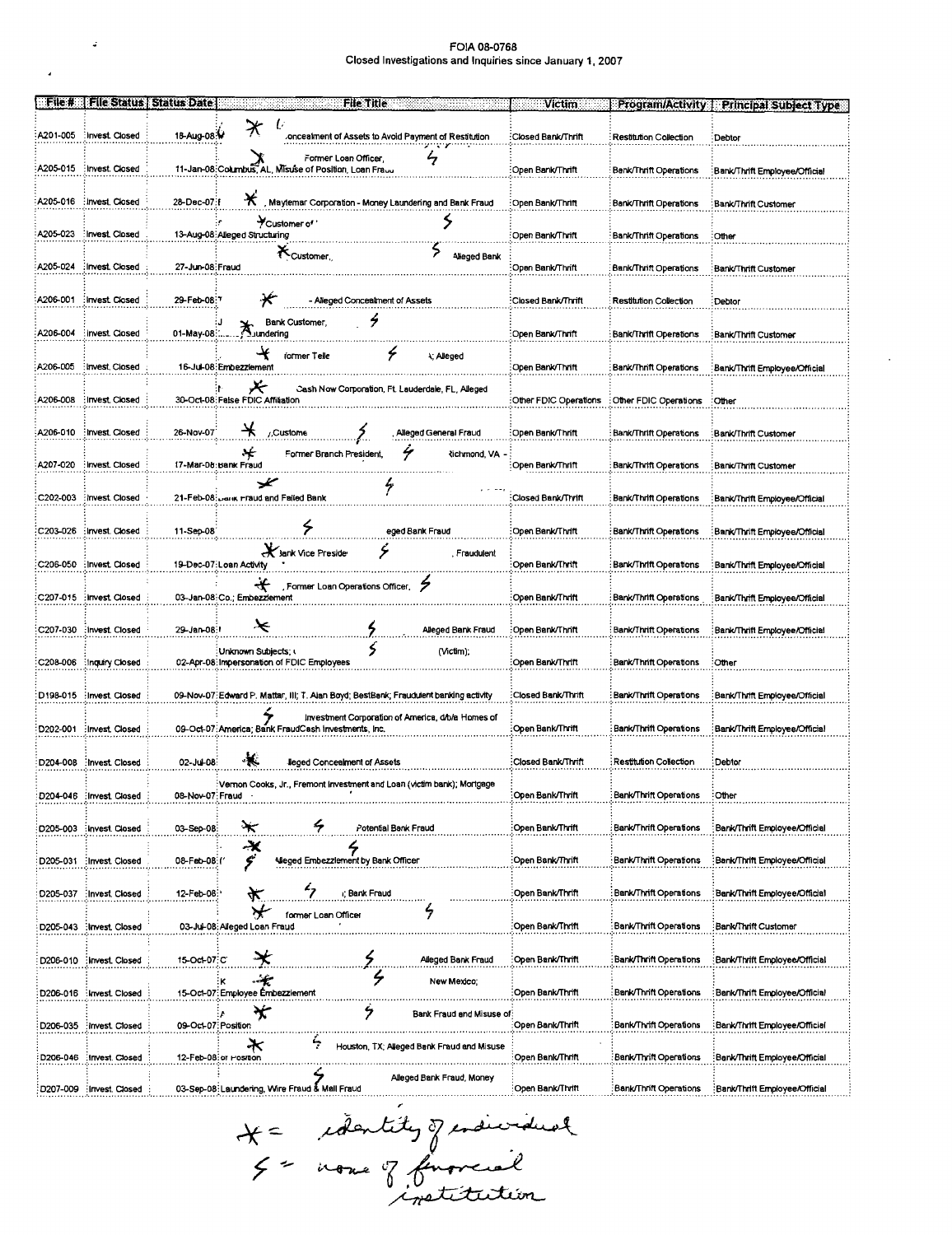$\mathcal{L}^{\text{max}}_{\text{max}}$  , where  $\mathcal{L}^{\text{max}}_{\text{max}}$ 

 $\mathcal{L}^{(1)}$ 

| ∷File #  |                  | <b>File Status   Status Date</b> | File Title                                                                                                     | Victim                            | <b>Program/Activity</b>       | <b>Principal Subject Type</b>  |
|----------|------------------|----------------------------------|----------------------------------------------------------------------------------------------------------------|-----------------------------------|-------------------------------|--------------------------------|
| D207-045 | : Invest. Closed | 25-Mar-08                        | ź<br>3ank Fraud                                                                                                | Open Bank/Thrift                  | <b>Bank/Thrift Operations</b> | Bank/Thrift Customer           |
| D208-005 | Invest Closed    | 08-Jul-08: F                     | ۶<br>Alleged Loan Fraud                                                                                        | Open Bank/Thrift                  | Bank/Thrift Operations        | Bank/Thrift Customer           |
| D208-009 | : Invest. Closed | 03-Sep-08 1                      | ackson, MS; alleged embezzlement                                                                               | Open Bank/Thrift                  | Employee Activities           | Bank/Thrift Employee/Official  |
| E201-014 | Invest. Closed   |                                  | 10-Apr-07: Hamilton Bank, Eduardo A. Masferrer, CEO, Chairman of Board.                                        | Closed Bank/Thrift                | <b>Bank/Thrift Operations</b> | :Bank/Thrift Employee/Official |
| E202-006 | : Invest. Closed |                                  | ж<br>Chairman of Board, Connecticut Bank of Commerce,<br>12-Mar-07: alleged misuse of position and loan fraud. | Closed Bank/Thrift                | Bank/Thrift Operations        | Bank/Thrift Employee/Official  |
| E203-017 | : Invest. Closed | 20-Mar-07:                       | ۶<br>玉<br>ank Fraud                                                                                            | Open Bank/Thrift                  | Bank/Thrift Operations        | Other                          |
| E204-022 | : Invest. Closed |                                  | ₭<br>Former SVP -<br>12-Apr-07: Bank Fraud and Insider loans                                                   | Open Bank/Thrift                  | Bank/Thrift Operations        | Bank/Thrift Employee/Official  |
| E204-023 | Invest Closed    | 16 Jan-07:F                      | 7<br>a. Former VP<br>Duluth, MN - Ioan fraud                                                                   | Open Bank/Thrift                  | <b>Bank/Thrift Operations</b> | Bank/Thrift Employee/Official  |
| E205-004 | : Invest. Closed |                                  | '*<br>: - Borrower, False Loan Applications<br>06-Sep-07: and Bank Fraud                                       | Open Bank/Thrift                  | Bank/Thrift Operations        | Bank/Thrift Customer           |
| E205-006 | Invest Closed    |                                  | 11-Apr-07: Operation Money Trail - Money Laundering involving FDIC-regulated banks                             | Open Bank/Thrift                  | <b>Bank/Thrift Operations</b> | Bank/Thrift Customer           |
| E205-010 | Invest, Closed   | 07-Feb-07:                       | 4<br>- Embezzelment                                                                                            | Open Bank/Thrift                  | Bank/Thrift Operations        | Bank/Thrift Employee/Official  |
| E205-014 | : Invest, Closed | 09-Jul-07: Georgia               | Former Loan Officer,<br>L,                                                                                     | Open Bank/Thrift                  | Bank/Thrift Operations        | Bank/Thrift Employee/Official  |
| E205-018 | : invest, Closed |                                  | ς<br>- Bank Fraud,<br>11-Jan-07: Nominee and Insider Loans, Self-Dealing                                       | ⊙pen Bank/Thrift                  | Bank/Thrift Operations        | Bank/Thrift Employee/Official  |
| E205-022 | Invest Closed    | 27-Mar-07                        | ormer Branch Manager - Loan Fraud : Open Bank/Thrift                                                           |                                   | Bank/Thrift Operations        | Bank/Thrift Employee/Official  |
| E205-026 | : Invest. Closed |                                  | n, former President - Commercial<br>23-Feb-07: Luan mauu                                                       | Open Bank/Thrift                  | <b>Bank/Thrift Operations</b> | Bank/Thrift Employee/Official  |
| E206-001 | : Invest. Closed | 29-Mar-07:                       | S<br>₩<br>Embezzlement/Misuse of position                                                                      | Open Bank/Thrift                  | Bank/Thrift Operations        | Bank/Thrift Employee/Official  |
| E206-007 | : Invest. Closed | 07-Feb-07: dealing               | $\mathbf{\hat{x}}$<br>Former VP<br>Consumer Loan Fraud, Self-                                                  | Open Bank/Thrift                  | Bank/Thrift Operations        | Bank/Thrift Employee/Official  |
| E206-012 | Invest Closed    | 06-Jul-07:Fraud                  | Former VP<br>∽<br>nk, Alleged Bank،                                                                            | ⊙pen Bank/Thrift                  | <b>Bank/Thrift Operations</b> | Bank/Thrift Employee/Official  |
| E206-017 | : Invest. Closed |                                  | Z<br>$\star$<br>- Obstruction:<br>16-Apr-07 and Bank Fraud                                                     | ∶Open Bank/Thrift                 | <b>Bank/Thrift Operations</b> | Bank/Thrift Employee/Official  |
| E206-023 | Invest. Closed   |                                  | X<br>Former FDIC Examiner<br>alleged<br>07-Sep-07: criminal actions                                            | Open Bank/Thrift                  | Bank/Thrift Operations        | FDIC Current/Former Employee   |
| E206-024 | Invest. Closed   | 25-Sep-07                        | $\cdot$<br>7<br>alleged Mortgage Fraud<br>Loan Officer,                                                        | :Open Bank/Thrift                 | Bank/Thrift Operations        | Bank/Thrift Employee/Official  |
| E207-006 | Invest Closed    | 09-May-07.                       | ¥<br>al - Bank Fraud                                                                                           | Open Bank/Thnft                   | <b>Bank/Thrift Operations</b> | Bank/Thrift Employee/Official  |
| E207-011 | Inquiry Closed   | 24-Apr-07:0                      | , FDIC Employee                                                                                                |                                   | <b>Employee Activities</b>    | FDIC Current/Former Employee   |
| H207-008 | Inquiry Closed   |                                  | 14-Dec-07: Employee Misconduct                                                                                 | Other FDIC Operations             | :Other FDIC Operations        | FDIC Current/Former Employee   |
| H207-009 | : Inquiry Closed |                                  | 28-Dec-07: Employee Misconduct                                                                                 | Other FDIC Operations             | Other FDIC Operations         | FDIC Current/Former Employee   |
| 1198-001 | Invest Closed    | 05-Jul-07                        | ₩<br>∗<br>Alleged Concealment of Assets                                                                        | :Closed Bank/Thrift               | Restitution Collection        | Debtor                         |
| K204-018 | : Invest. Closed |                                  | ⋇<br>Bank<br>28-Mar-08: Fraud and Self-dealing                                                                 | ∶Open Bank/Thrift                 | <b>Bank/Thrift Operations</b> | Bank/Thrift Employee/Official  |
| K204-027 | Invest Closed    | 25-Mar-0F                        | ormer President of                                                                                             | MN- Bank Fraud : Open Bank/Thrift | <b>Bank/Thrift Operations</b> | Bank/Thrift Employee/Official  |
| K205-025 | Invest Closed    | 28-Dec-071                       | 7<br>℅<br>★<br>a<br>÷r<br>alleged entoezziement by bank officers                                               | : Open Bank/Thrift                | <b>Bank/Thrift Operations</b> | Bank/Thrift Employee/Official  |
| K206-006 | Invest Closed    | 25-Feb-08:                       | ς<br>former CEO.<br>₩<br>alleged misuse of position                                                            | :Open Bank/Thrift                 | <b>Bank/Thrift Operations</b> | Bank/Thrift Employee/Official  |

\* = identity. of<br>enduration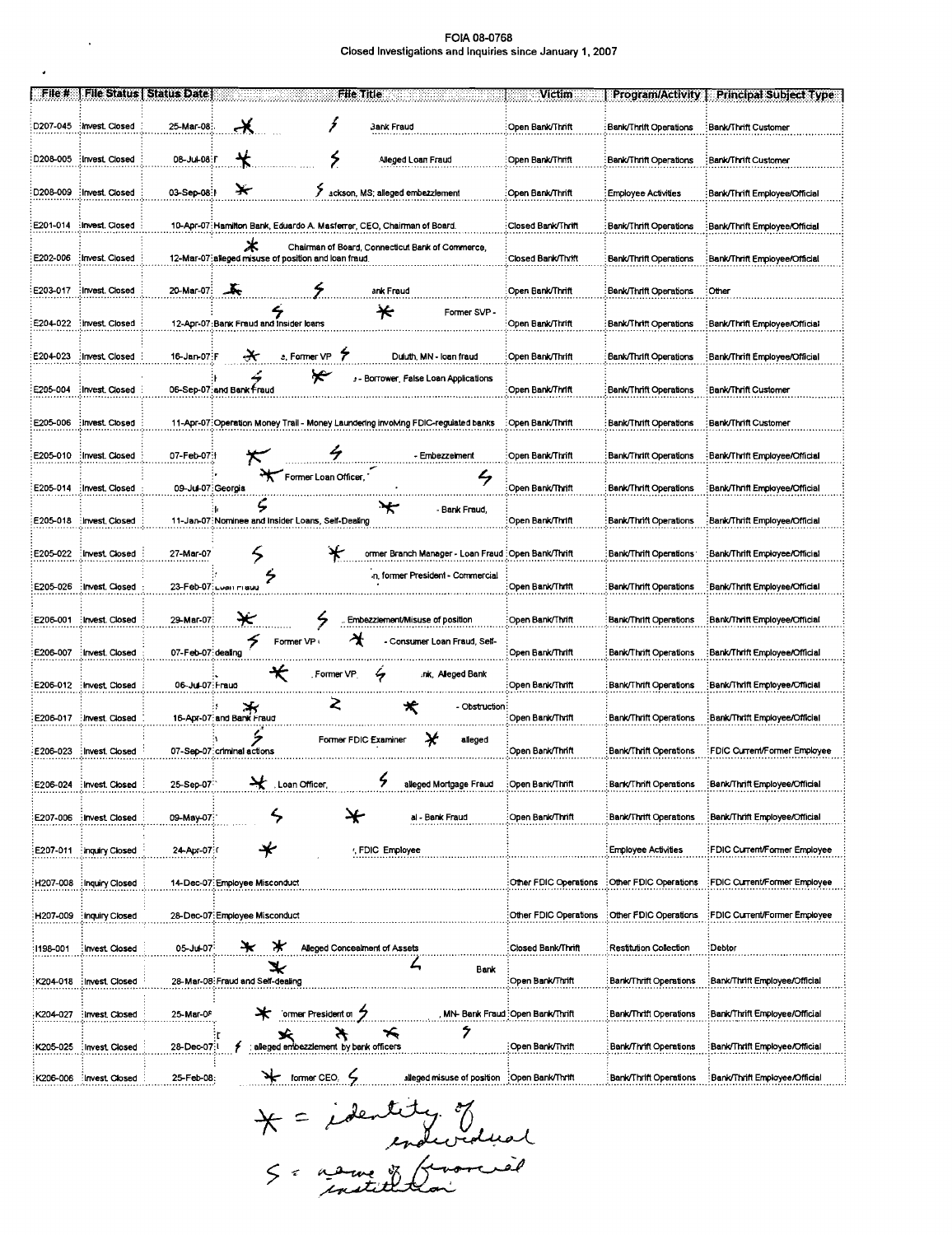$\sim 10^{11}$  km  $^{-1}$ 

 $\Delta \phi$ 

| File #    |                           | <b>File Status   Status Date</b> | File Title                                                                      | Victim                                      | Program/Activity              | <b>Principal Subject Type</b>  |
|-----------|---------------------------|----------------------------------|---------------------------------------------------------------------------------|---------------------------------------------|-------------------------------|--------------------------------|
|           |                           |                                  |                                                                                 |                                             |                               |                                |
|           |                           |                                  | ⊁<br><b>SA/Money</b>                                                            |                                             |                               |                                |
| K206-009  | Invest Closed             |                                  | 28-Nov-07: Laundering                                                           | Open Bank/Thrift                            | <b>Bank/Thrift Operations</b> | Bank/Thrift Customer           |
|           |                           |                                  |                                                                                 |                                             |                               |                                |
|           | K206-011 Invest Closed    | 03-Mar-08                        | , former Office.<br>Missouri, Bank Fraud                                        | Open Bank/Thrift                            | Bank/Thrift Operations        | :Bank/Thrift Employee/Official |
|           |                           |                                  |                                                                                 |                                             |                               |                                |
|           |                           |                                  |                                                                                 |                                             |                               |                                |
|           | K206-019 : Invest. Closed | 13-Nov-07                        | 2<br>'*<br>former Loan Office<br>Mortgage Fraud                                 | Open Bank/Thrift                            | Bank/Thrift Operations        | Bank/Thrift Employee/Official  |
|           |                           |                                  |                                                                                 |                                             |                               |                                |
|           | K207-002 : Invest Closed  |                                  | ٧ä,<br>25-Feb-08: Alleged Embezzlement                                          | Open Bank/Thrift                            | <b>Bank/Thrift Operations</b> |                                |
|           |                           |                                  |                                                                                 |                                             |                               | Bank/Thrift Employee/Official: |
|           |                           |                                  | $\star$<br>former Loan Officer                                                  |                                             |                               |                                |
| K207-007  | Invest. Closed            |                                  | 14-Jan-08: Structuring and Money Laundering                                     | Open Bank/Thrift                            | <b>Bank/Thrift Operations</b> | Bank/Thrift Employee/Official  |
|           |                           |                                  |                                                                                 |                                             |                               |                                |
| K207-021  | Invest Closed             | 16-Jul-08:                       | Ӿ<br>Commercial Bank of St. Louis, - Bank Fraud                                 | :Open Bank/Thrift                           | Bank/Thrift Operations        | Bank/Thrift Employee/Official  |
|           |                           |                                  | ÿ                                                                               |                                             |                               |                                |
|           |                           |                                  | $\mathbf{X}$ , former EVP<br>alleged misuse of                                  |                                             |                               |                                |
| K207-027  | Invest. Closed            | 29-Jul-08:position               |                                                                                 | Open Bank/Thrift                            | <b>Bank/Thrift Operations</b> | Bank/Thrift Employee/Official  |
|           |                           |                                  |                                                                                 |                                             |                               |                                |
| K208-001  | Inquiry Closed            | 30-Apr-08                        | President/CEC &<br>Possible False Bank Entries                                  | Open Bank/Thrift                            | Bank/Thrift Operations        | ;Bank/Thrift Employee/Official |
|           |                           |                                  |                                                                                 |                                             |                               |                                |
|           |                           |                                  | ↞<br>Alleged Theft of Assets in Safe Deposit                                    |                                             |                               |                                |
|           | K208-014 : Inquiry Closed | 18-Sep-08:Box                    |                                                                                 | Open Bank/Thrift                            | Bank/Thrift Operations        | Bank/Thrift Employee/Official: |
|           |                           |                                  |                                                                                 |                                             |                               |                                |
| L198-013  | : Invest. Closed          | 15-Mar-07:                       | ₭<br>Alleged Concealment of Assets                                              | Closed Bank/Thrift                          | Restitution Collection        | :Debtor                        |
|           |                           |                                  |                                                                                 |                                             |                               |                                |
|           |                           |                                  | ×<br>₩<br>s, Alleged Concealment of Assets and                                  |                                             |                               |                                |
| N201-020  | Invest Closed             |                                  | 29-Feb-08: False Statements                                                     | Closed Bank/Thrift                          | Other Debt Collection         | :Debtor                        |
|           |                           |                                  | Ť                                                                               |                                             |                               |                                |
| N205-012  | Invest Closed             |                                  | former Sr. VP<br>lank Fraud<br>03-Dec-07: and Forgery                           | Open Bank/Thrift                            | Bank/Thrift Operations        | Bank/Thrift Employee/Official  |
|           |                           |                                  |                                                                                 |                                             |                               |                                |
|           |                           |                                  |                                                                                 |                                             |                               |                                |
| N206-006  | Invest. Closed            | 07-Oct-08                        | ₩<br>Restitution Fraud, Concealment of Assets                                   | Closed Bank/Thrift                          | Restitution Collection        | :Debtor                        |
|           |                           |                                  | Bert Fingerhut, Robert Danetz et al, Provident Bank & New Allance Bank:         |                                             |                               |                                |
| N206-020  | Invest Closed             |                                  | 22-Jan-08 Bank and Securities Fraud                                             | :Open Bank/Thrift                           | Bank/Thrift Operations        | Bank/Thrift Customer           |
|           |                           |                                  |                                                                                 |                                             |                               |                                |
|           |                           |                                  |                                                                                 |                                             |                               |                                |
|           | N207-001 : Invest. Closed | 03-Dec-07                        | ₩<br>ailure to Pay Restitution                                                  | Closed Bank/Thrift                          | <b>Restitution Collection</b> | :Debtor                        |
|           |                           |                                  | ⊁<br>Ӿ<br>Commercial Loan :                                                     |                                             |                               |                                |
| N208-006  | Inquiry Closed            | 15-Aug-08: Fraud                 |                                                                                 | :Open Bank/Thrift                           | <b>Bank/Thrift Operations</b> | Bank/Thrift Customer           |
|           |                           |                                  |                                                                                 |                                             |                               |                                |
|           |                           |                                  |                                                                                 |                                             |                               |                                |
|           | N208-014 : Inquiry Closed | 18-Oct 08                        | ⊁<br><b>Threat Against FDIC Employee</b>                                        | Closed Bank/Thrift                          | Bank/Thrift Operations        | Bank/Thrift Customer           |
|           |                           |                                  |                                                                                 |                                             |                               |                                |
| S200-037  | : Invest. Closed          | 26-Mar-08                        | ₩<br>San Clemente Securities, Inc.; Securities fraud                            | Open Bank/Thrift                            | <b>Bank/Thrift Operations</b> | :Other                         |
|           |                           |                                  |                                                                                 |                                             |                               |                                |
|           |                           |                                  |                                                                                 |                                             |                               |                                |
| S202-006  | Invest. Closed            |                                  | 12-Oct-07: Rory J. O'Flaherty; Banner Bank (Victim); Alleged Bank Fraud         | Open Bank/Thnft                             | Bank/Thrift Operations        | Bank/Thrift Employee/Official  |
|           |                           |                                  |                                                                                 |                                             |                               |                                |
|           | S203-016 : Invest. Closed |                                  | 30-Jun-07: Employment Misconduct - Release of Procurement Sensitive Information | Other FDIC Operations                       | : Employee Activities         | FDIC Current/Former Employee   |
|           |                           |                                  |                                                                                 |                                             |                               |                                |
|           |                           |                                  |                                                                                 |                                             |                               |                                |
| S205-001  | : Invest. Closed          |                                  | 28-Sep-07 Identify Theft - FDIC employees -                                     | Other FDIC Operations : Employee Activities |                               | FDIC Current/Former Employee   |
|           |                           |                                  |                                                                                 |                                             |                               |                                |
|           | S205-006 : Invest. Closed | 13-Jul-07                        | х<br>Alleged Concealment of Assets                                              | Closed Bank/Thrift                          | Restitution Collection        | Debtor                         |
|           |                           |                                  |                                                                                 |                                             |                               |                                |
|           |                           |                                  |                                                                                 |                                             |                               |                                |
|           | S205-010 : Invast. Closed |                                  | 11-Jan-07:CN-0049 Employee Misconduct                                           | Other FDIC Operations                       | : Employee Activities         | FDIC Current/Former Employee   |
|           |                           |                                  |                                                                                 |                                             |                               |                                |
|           | S205-013 : Invest. Closed |                                  | 05-Feb-07:CN-0050 Employee Misconduct                                           | Other FDIC Operations                       | Employee Activities           | FDIC Current/Former Employee   |
|           |                           |                                  |                                                                                 |                                             |                               |                                |
|           |                           |                                  | $\bigstar$<br>Employee Misconduct - Former FDIC Examiner<br>npersonating        |                                             |                               |                                |
| S206-003  | : Invest. Closed          |                                  | 22-Mar-07: FDIC Examiner                                                        | Other FDIC Operations                       | Employee Activities           | FDIC Current/Former Employee   |
|           |                           |                                  |                                                                                 |                                             |                               |                                |
| S206-010  | Inquiry Closed            |                                  | 03-Sep-07: Employee Travel Voucher Fraud                                        | Other FDIC Operations                       | : Employee Activities         | Bank/Thrift Customer           |
|           |                           |                                  |                                                                                 |                                             |                               |                                |
|           |                           |                                  |                                                                                 |                                             |                               |                                |
| \$206-011 | Inquiry Closed            | 30-Jan-07 /                      | *<br>Possible Employee Misconduct                                               | Other FDIC Operations                       | : Employee Activities         | FDIC Current/Former Employee   |
|           |                           |                                  |                                                                                 |                                             |                               |                                |
| S206-012  | <b>Inquiry Closed</b>     | 23-Jan-07:                       | ⊁<br>ossible Employee Misconduct                                                | Other FDIC Operations                       | : Employee Activities         | FDIC Current/Former Employee   |
|           |                           |                                  |                                                                                 |                                             |                               |                                |
|           |                           |                                  |                                                                                 |                                             |                               |                                |
| S206-013  | Invest. Closed            |                                  | 11-May-07 SEC Special investigation                                             | Other FDIC Operations                       | : Employee Activities         | Other                          |
|           |                           |                                  |                                                                                 |                                             |                               |                                |
|           | S206-014 : Inquiry Closed | 30-Apr-07                        | *<br>Possible Employee Misconduct                                               | Other FDIC Operations Employee Activities   |                               | FDIC Current/Former Employee   |

X= identity gradioidual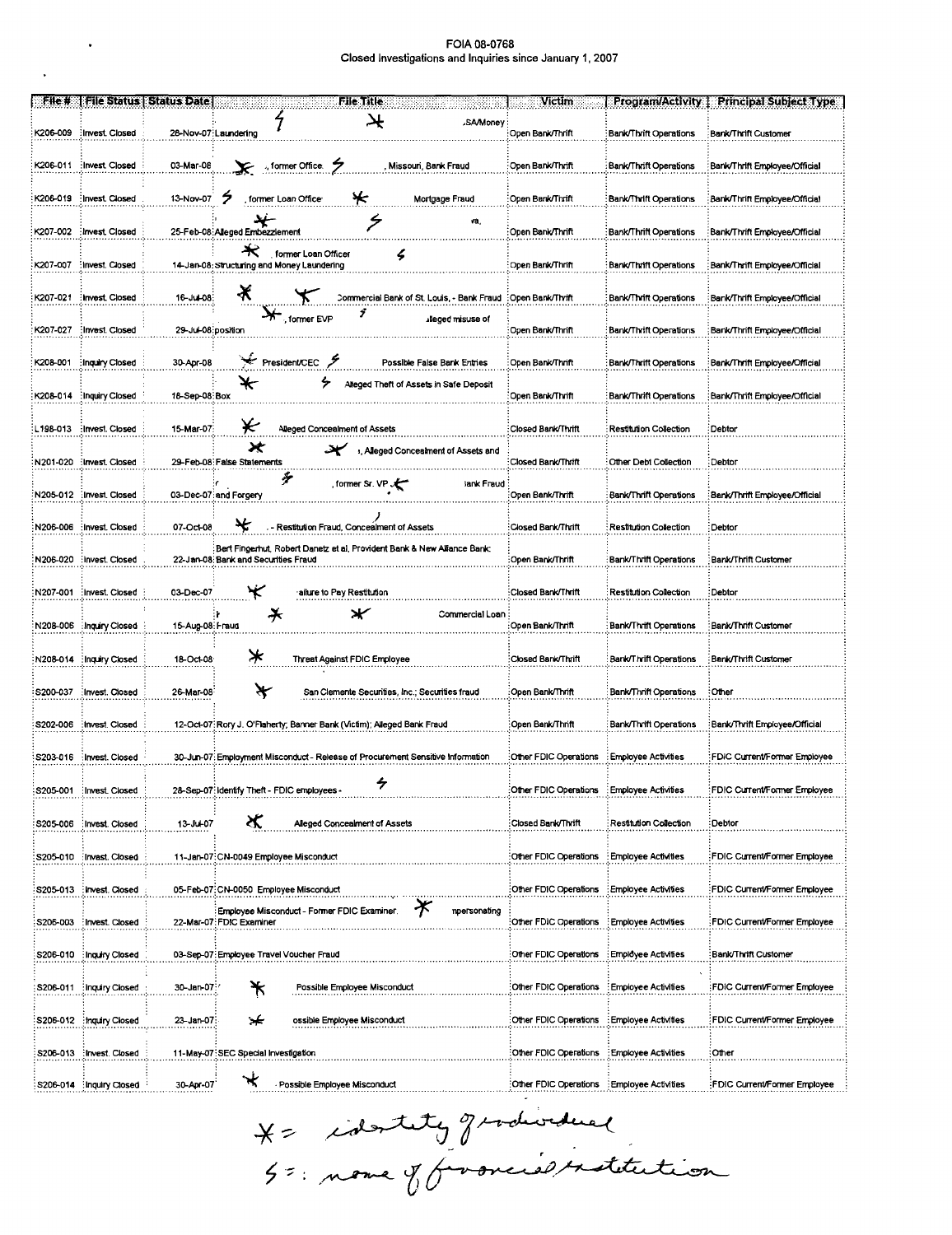$\mathcal{L}(\mathcal{L})$  ,  $\mathcal{L}(\mathcal{L})$ 

 $\mathbf{v}^{\dagger}$ 

 $\overline{\phantom{a}}$ 

| File #    |                           | File Status   Status Date | File Title                                                                                             | Victim                | <b>Program/Activity {</b>                             | Principal Subject Type         |
|-----------|---------------------------|---------------------------|--------------------------------------------------------------------------------------------------------|-----------------------|-------------------------------------------------------|--------------------------------|
| S206-015  | Invest Closed             | 04-Feb-08:                | Concealment of assets<br>₩                                                                             | Closed Bank/Thrift    | Restitution Collection                                | Debtor                         |
| S205-044  | : Invest. Closed          | 25-Jan-08                 | ¥<br>Scottsdale, Arizona; Concealment of Assets                                                        | Closed Bank/Thrift    | Restitution Collection                                | Debtor                         |
| S207-001  | Inquiry Closed            |                           | 12-Feb-07: SEC Special Investigation - II                                                              | Other FDIC Operations | : Employee Activities                                 | Other                          |
| S207-004  | Inquiry Closed            |                           | 13-Jul-07: UPS Mail Fraud                                                                              | Other FDIC Operations | Employee Activities                                   | FDIC Current/Former Employee   |
| S207-058  | Inquiry Closed            | 19-Dec-07:                | يهي<br>filteged threat against FDIC employees.                                                         | Closed Bank/Thrift    | Other FDIC Operations                                 | :Bank/Thrift Customer          |
| S208-005  | mquiry Closed:            | 16-May-08:1               | $\zeta$<br>Money Laundering Allegation                                                                 | Other FDIC Operations | : Other FDIC Operations                               | Bank/Thrift Employee/Official  |
| S208-011  | Inquiry Closed            | 09-Oct-08:1               | z<br>Alleged Real Estate Appraisal Fraud                                                               | :Open Bank/Thrift     | Bank/Thrift Operations                                | Bank/Thrift Employee/Official  |
|           | S208-013 : Inquiry Closed | 08-Oct-08                 | 4<br>hreat, Chandler, AZ                                                                               | Closed Bank/Thrift    | <b>Employee Activities</b>                            | Bank/Thrift Customer           |
|           | W202-011 : invest. Closed | 15-Mar-07: A              | 4<br>:ctim; Bank failure                                                                               | :Closed Bank/Thrift   | Bank/Thrift Operations                                | Bank/Thrift Customer           |
|           | W203-025 : Invest. Closed |                           | 05-Feb-07: Rate Quest Investments, Laguna Hills, CA: Alleged Securities Fraud                          | Open Bank/Thrift      | Bank/Thrift Operations                                | Other                          |
|           | W204-006 : Invest. Closed |                           | ₩<br>Dallas, TX; Concealment of Assets to Avoid Payment of<br>03-May-07: Restitution                   | Closed Bank/Thrift    | <b>Restitution Collection</b>                         | Debtor                         |
|           | W204-036 : Invest. Closed | 09-Aug-07:                | Æ<br><b>Also Statements to the FDIC</b>                                                                | Closed Bank/Thrift    | Asset Management                                      | Debtor                         |
|           | W204-052 : Invest. Closed | 30-Mar-07: dealing        | Ж<br>Alleged False Financial Statements, Nominee Loans, and Self                                       | Open Bank/Thrift      | Bank/Thrift Operations                                | Bank/Thrift Employee/Official  |
|           | W205-012 : Invest. Closed | 27-Aug 07: R              | ۶<br>₩<br>lleged Bank Fraud                                                                            | Open Bank/Thrift      | Bank/Thrift Operations                                | Bank/Thrift Employee/Official  |
|           | W206-007 : Invest. Closed |                           | <b>Bank Officer</b><br>vine, CA:<br>30-Mar-07: Misapplication and Bank Secrecy Act violations alleged. | Open Bank/Thrift      | Bank/Thrift Operations                                | Bank/Thrift Employee/Official  |
| W206-022  | Invest. Closed            |                           | Ă<br>, Loan Officer<br>/ictim; Alleged<br>۶<br>06-Apr-07 Missappacation                                | Open Bank/Thrift      | Bank/Thrift Operations                                | Bank/Thrift Employee/Official  |
| W206-028  | Invest Closed             |                           | ₩<br>ς<br>fictim); Alleged Theft and<br>05-Jul-07:Embezzlement                                         | Open Bank/Thrift      | <b>Bank/Thrift Operations</b>                         | :Bank/Thrift Employee/Official |
|           | W206-049 : Inquiry Closed |                           | 08-Jan-07: Consumer Forgery of FDIC Consumer Response Center Letter                                    | Open Bank/Thrift      | Bank/Thrift Operations                                | Bank/Thrift Customer           |
|           | W206-051 : inquiry Closed | 16-Feb-07:M               | Alleged Bank Fraud                                                                                     | Open Bank/Thrift      | Bank/Thrift Operations                                | Bank/Thrift Employee/Official  |
|           | W207-004 inquiry Closed   | 28 Mar-07                 | ж<br>ank Fraud and Misuse of Position                                                                  | Open Bank/Thrift      | Bank/Thrift Operations                                | Bank/Thrift Employee/Official  |
|           | W207-010 inquiry Closed   |                           | <br>۶<br>ン- Bank Fraud; I<br>06-Apr-07 IN - Victim                                                     | Open Bank/Thrift      | Bank/Thrm Operations                                  | :Bank/Thrift Customer          |
|           | W207-012 : Inquiry Closed |                           | y<br>ortgage<br>5<br>03-Apr-07: Loan Fraud                                                             | Open Bank/Thrift      | Bank/Thrift Operations                                | Bank/Thrift Employee/Official  |
|           | W207-017 Inquiry Closed:  |                           | ۶<br>07-May-07: Scot A. Wall, President,                                                               | Open Bank/Thrift      | Bank/Thrift Operations                                | :Bank/Thrift Employee/Official |
|           | W207-019 Inquiry Closed   | 07-May-07                 | $\zeta$                                                                                                | Open Bank/Thrift      | Bank/Thrift Operations                                | :Bank/Thrift Customer          |
| X200-025  | : Invest. Closed          | 24-Jan-08                 | First Connecticut Consulting Group - Bank Fraud                                                        | Open Bank/Thrift      | <b>Bank/Thrift Operations</b>                         | :Bank/Thrift Customer          |
| X205-038  | Invest. Closed            |                           | 28-Sep-07 False Representation of the FDIC; Advanced Fee Scam                                          | Other FDIC Operations | : Other FDIC Operations                               | :Other                         |
| X205-044  | <b>Invest</b> Closed      |                           | 24-Apr-07 Mirror image of FDIC Website                                                                 | Other FDIC Operations | Other FDIC Operations                                 | :Other                         |
| X206-005  | Inquiry Closed            |                           | 08-Nov-07: Stolen FDIC-OIG Forensic Computer and other Computer Equipment                              | Other FDIC Operations | :Other FDIC Operations :Other                         |                                |
| X206-019  | Invest Closed             | 31 Jul 07:                | 7<br>hishing Scheme using FDIC Audit Report                                                            | Other FDIC Operations | :Other FDIC Operations                                | :Other                         |
| X206 021: | Inquiry Closed            | 08-Jan-07:L               | ς,<br>Alleged False Representation of FDIC Insurance                                                   |                       | Other FDIC Operations : Other FDIC Operations : Other |                                |

\* contits of inducidual